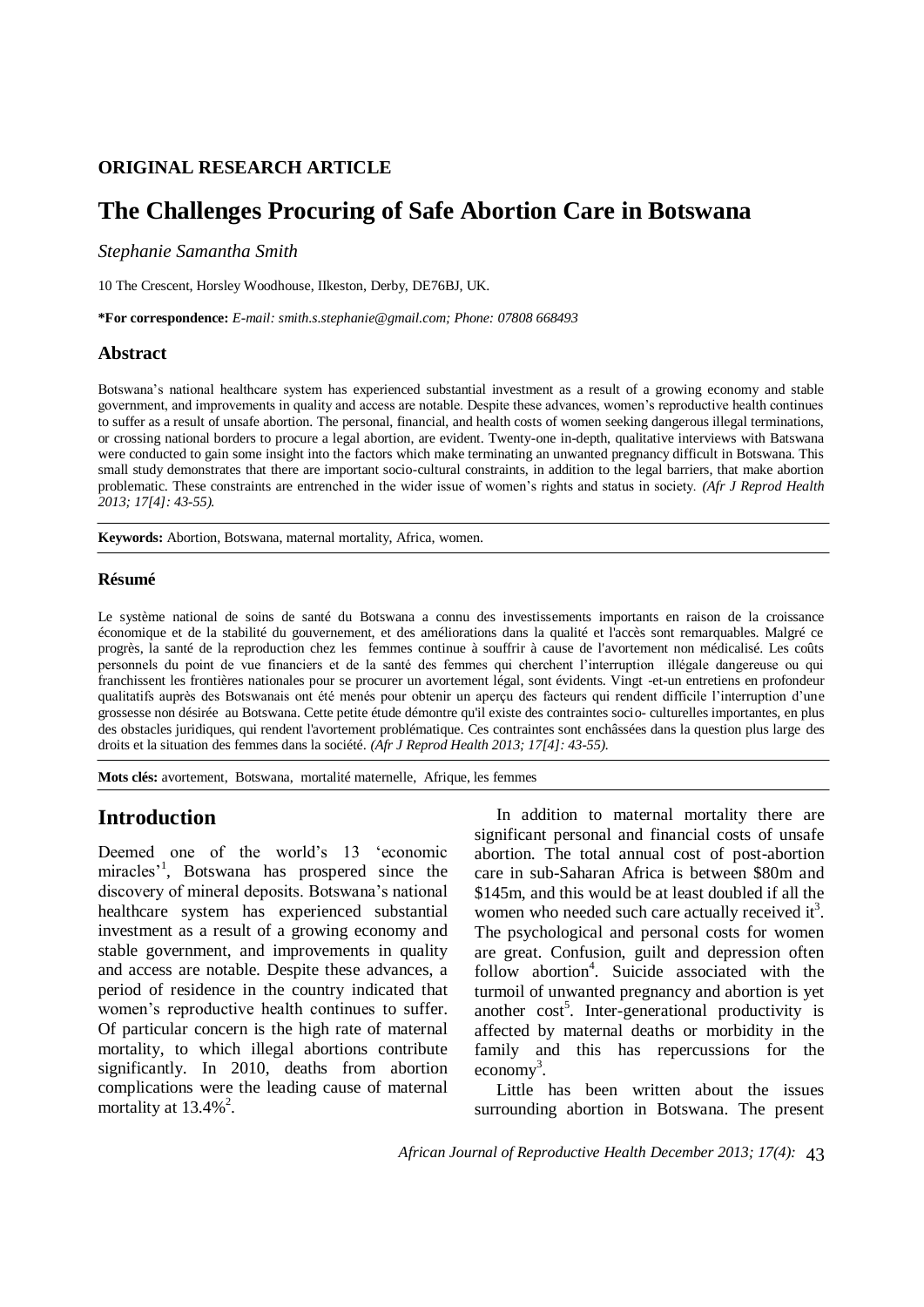research aims to contribute to creating a dialogue around reproductive health concerns that have been previously under-reported. This small study demonstrates that there are important sociocultural constraints, in addition to the legal barriers, that make abortion problematic. These constraints are entrenched in the wider issue of women's rights and status in society.

### *Methodological framework*

This is the report of a preliminary study. As considered above, the legal restrictions on abortion, and the health and social impacts of unsafe and illegal abortion constitute an important reproductive health issue. The purpose of the research discussed here was to investigate the factors that make terminating an unwanted pregnancy difficult in Botswana. I conducted indepth interviews rather than employing quantitative methods. Qualitative research is vital for 'understanding the cultural and social context of abortion and its social epidemiology'<sup>6</sup> , and is the most appropriate technique for investigating illegal activity<sup>6</sup>. Attitudes to abortion are fraught with ambiguity; a qualitative approach was the best method for gathering data on a topic that is embedded in subjective experience. I used qualitative interviews to explore how individual people think about abortion and the meanings they create in doing  $so^7$ . The research was conducted within a feminist framework $8-10$ . For the purposes of this article, the methodology used most relevantly reflects the theoretical considerations of the study.

Women's inferior social status is most apparent in the domain of sexual and reproductive issues, and the taboo surrounding sex has restricted the creation of conditions in which women can be heard on these matters. In this research I aimed to access the views of a group of individuals whose voices would otherwise remain unarticulated<sup>9</sup>.

The research took place in Gaborone, the capital of Botswana. Urban society in Botswana is in a constant state of flux as a result of rapid economic development since independence in 1966. Attitudes are transforming from a conservative, community-based religious worldview, towards a liberal, secular,

individualistic and material lifestyle. However, traditional Tswana culture is by no means obsolete, and many people live simultaneously 'modern' and traditional lifestyles. Since the primary aim of this research was to investigate socio-cultural attitudes surrounding abortion, the socio-cultural transformations being experienced in the city at the time of the research (2011) offered a complex and dynamic research site.

Two-thirds of my sample was recruited by the snowball technique, which is a useful method in situations where access is difficult, such as when researching a sensitive topic $11-12$ . Since abortion in Botswana is both a cultural taboo and an illegal activity, a certain level of trust was required for participants to discuss this topic and I would have struggled to enrol total strangers. The other third consisted of my initial sample, which, due to my small social and work network, was limited to an opportunistic group of friends and acquaintances. For this reason, my sample is exploratory rather than representative. In addition to the 19 main participants, I conducted modified interviews with a human rights lawyer who has published research on abortion in Botswana, and a former obstetrician who now specialises in women's health research.

All but one participant were under 50 years of age, and none had more than three children. Most professed Christian affiliation, all were black citizens of Botswana, the most atypical feature being their urban residence, though some were born in rural areas. Four participants were men: this was strongly requested by some of the female interviewees on the basis that men should have to answer questions about a problem for which they were perceived to be responsible (unwanted pregnancy).

I approached potential participants in person. It proved practically difficult to arrange interviews due to the informal attitude towards time and place that characterises social interaction in Botswana, however, all but two of those approached were successfully interviewed.

Having only basic knowledge of the Setswana language and no access to an interpreter, it was not possible to conduct interviews in the national language. However, all the interviewees had been educated in English to at least GCSE (or equivalent) level, and seemed comfortable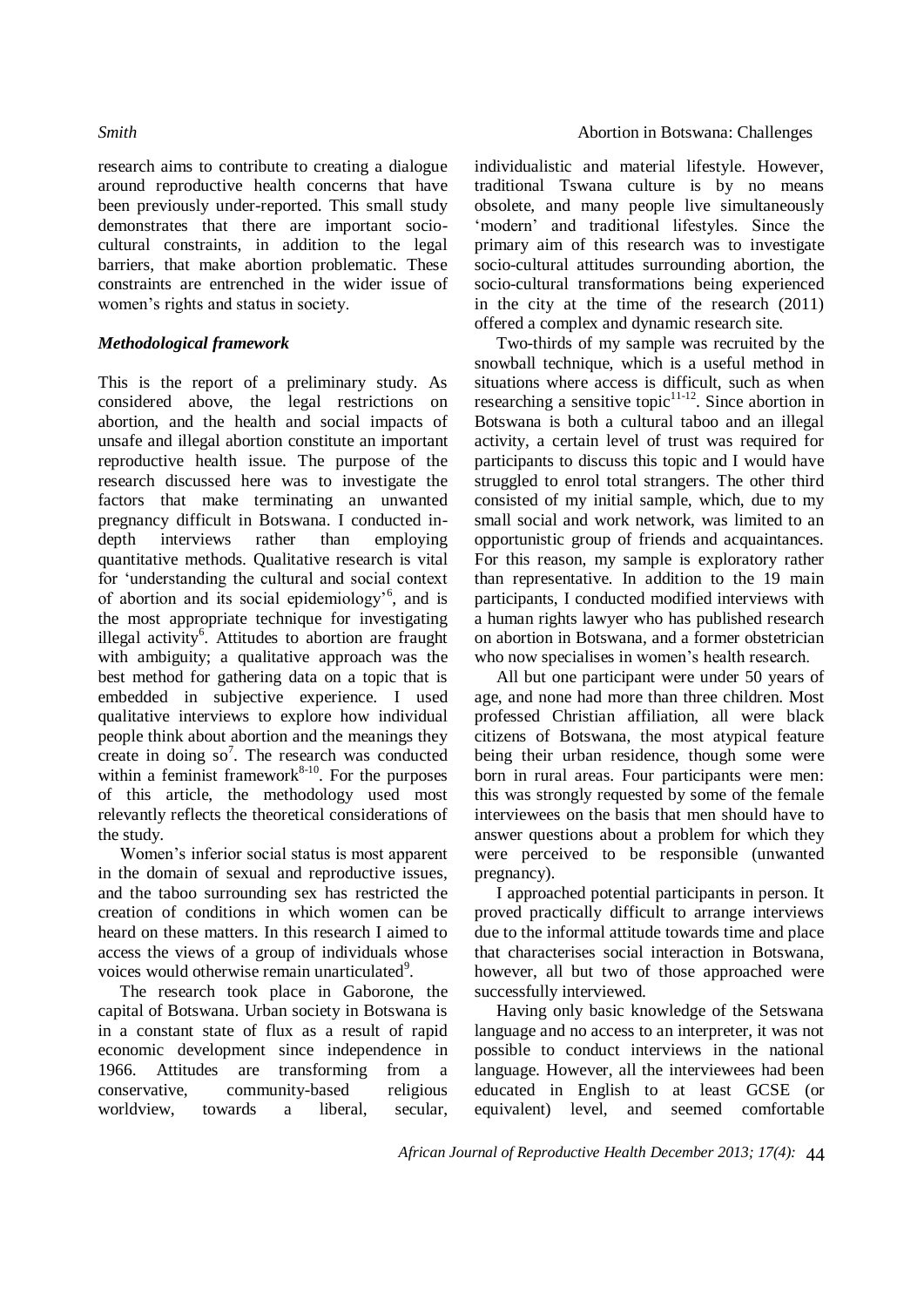speaking with me in English. Nonetheless, this might have contributed to the extent to which they appeared to present a culturally-defined moral stance, rather than exploring strictly personal feelings and ambiguities around the issue of abortion. This was indicated by heavy use of the modal verbs 'should' and 'must', and distancing techniques, such as referring to Batswana as 'they', rather than 'us'.

I was perceived as both an 'insider' – living and working in Botswana, albeit as a short-term volunteer, and as an 'outsider', being an unpaid, white foreigner. The latter had some advantages since as a foreigner I was not considered to be subject to the same code of taboo as Batswana. I avoided being viewed as disrespectful or inappropriate in asking questions about a sensitive matter. As an outsider, I may have been assumed to be less biased and more trusted<sup>9</sup>. Simultaneously, had I not been accepted as a partial insider by my respondents, all of whom were part of my social network, it is unlikely that I would have been trusted enough to be given information.

### *Data and their analyses*

The data in this study are the interview transcripts, supplemented by the small amount of relevant literature available. The interviews varied between 19 and 52 minutes in length, and were preceded by a full explanation of the purpose of the interview. Informed consent was gained from each participant, with the understanding that withdrawal was possible at any stage. To ensure anonymity, each respondent was given a pseudonym for use in any reporting of results. Interviews were digitally recorded and later transcribed for analysis. The focus was on attitudes and views, not experiences, and while this led to some loss of potentially interesting information, it seemed appropriate in a culture where discussion of all matters relating to sex and taboo are abortion is highly controversial.

Feminists assert that structured interviews reinforce a traditionally hierarchical relationship between researcher and the researched by allowing the participant little control over the process. However, interpreting and answering questions that are completely open-ended can be confusing and put interviewees under  $presure<sup>13</sup>$ . Using semi-structured interviews in research balances these concerns by allowing the researcher to generate the data required to cover her domains of enquiry, whilst still creating space for the participant to talk about whatever they feel is important<sup>9</sup>. Whilst I aimed to explore preestablished areas of enquiry, I began the interviews with only vague theoretical ideas, allowing concepts to emerge from the meaning-making process of narrative<sup>7</sup>.

I transcribed all of the interviews. I noted themes as they arose from the reading of the transcript, and amalgamated sub-themes into larger categories where appropriate. Data from each interview were placed into thematic categories where statements concerning a common topic could be compared across the interviewees. Constraints on the research project meant that the sample for this preliminary study was small and relatively homogenous. This prevented any meaningful statistical analysis of the data. There was no indication that variables such as age, residence or education in the sample had any impact on the views expressed by the participants.

## **Results**

## **i) Obtaining an abortion: fact and belief**

Abortion was comprehensively illegal in Botswana until 1991. The medical profession sought to protect themselves from the law in instances where an abortion might be necessary on medical grounds<sup>14</sup>. They pressured the government for changes, and amendments to the law were passed. Following the bill, abortion was allowed during the first 16 weeks of pregnancy under the following circumstances:

- a) 'Where the practitioner carrying out the operation is satisfied, by acceptable evidence, that the pregnancy is the result of rape, defilement or incest.'
- b) 'Where the continuance of the pregnancy would involve risk to the life of the pregnant women or injury to her physical or mental health.'
- c) 'Where established evidence shows that there is a substantial risk that, if the child were born, it would suffer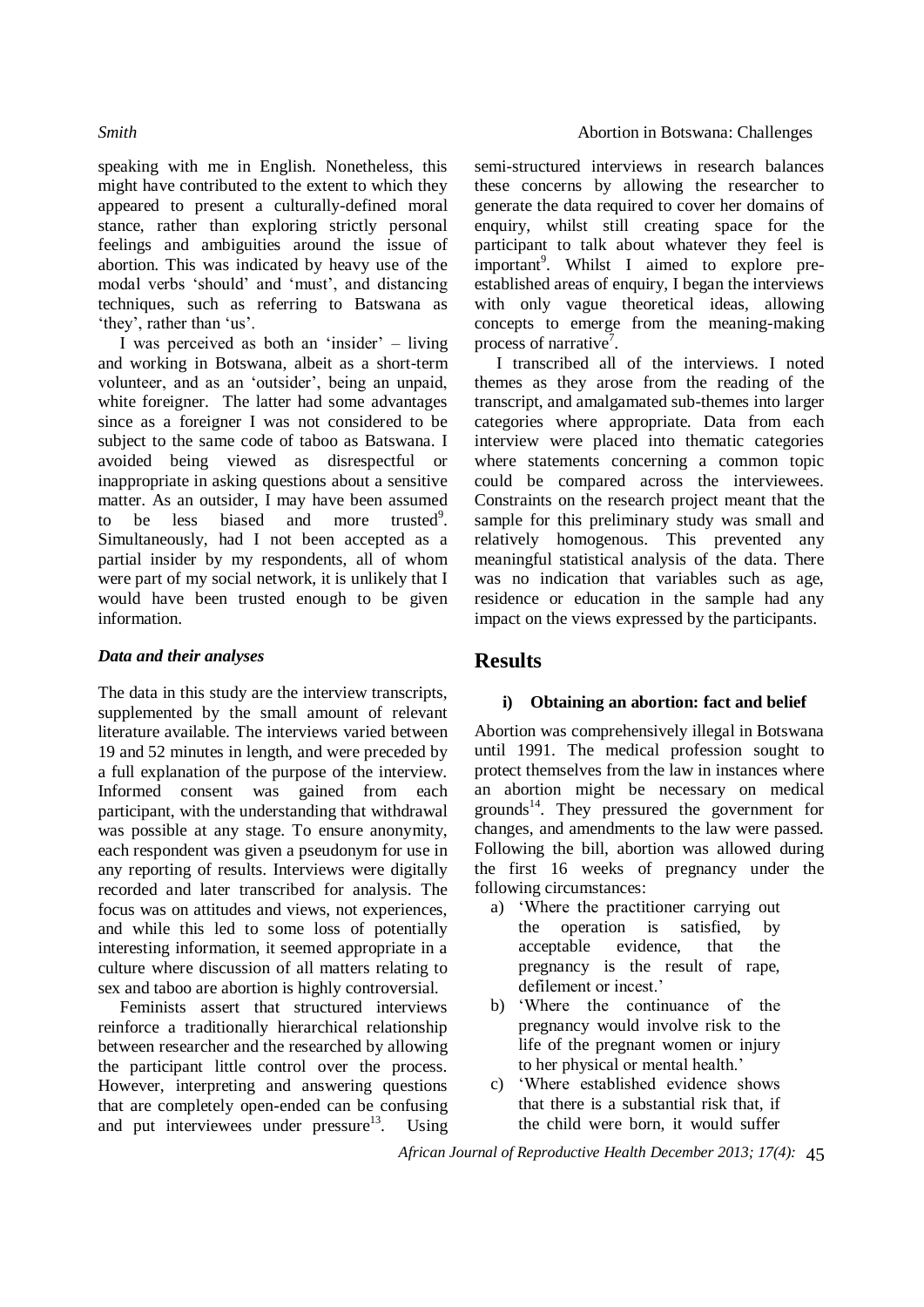*Smith Smith Smith Smith Smith Abortion in Botswana: Challenges <b><i>Smith Abortion in Botswana: Challenges <b><i>Smith Abortion in Botswana: Challenges* 

from or later develop such serious physical or mental abnormality or disease as to be seriously handicapped<sup>, 15</sup>.

According to Mogwe, the effectiveness of the amendments in terms of practical application and access is negligible<sup>14</sup>. To procure an abortion on medical grounds, one must secure the signatures of two doctors. In an under-funded and inefficient healthcare system this can be a long bureaucratic process. An additional complication arises in the instance of abortion on grounds of fetal impairment, where no definition of this is provided in the code. For abortion to be granted in the instance of rape, a conviction must be secured through the courts. Most rapes in Botswana go unreported, the legal process is slow and convictions are rare<sup>16</sup>. A further barrier to usage is the lack of public knowledge about the circumstances in which abortion is legally permitted. This unawareness was apparent in my interview data. When asked if they were aware of the legal status of abortion is Botswana, 14 respondents answered that it was illegal with no exceptions: 'it's not allowed. It's illegal. Period.<sup>17,</sup>

Respondents spoke of several alternative means of terminating a pregnancy in a setting where abortion is restricted by law. 'Backstreet' abortion emerged as the most commonly known. When asked, 'can you tell me anything about backstreet abortion?', the majority of interviewees defined the practice as a termination provided by a rural woman for a fee, usually involving the pregnant woman being given a herbal concoction to drink to cause miscarriage, or having an instrument of some kind inserted into the womb to destroy the fetus. Others explained that illegal abortionists would sell information about how to terminate a pregnancy, rather than risk committing the abortion themselves. The 'remedies' mentioned included: bleach<sup>18-21</sup>; coffee granules<sup>18</sup>; furniture polish and oil<sup>22</sup>; vinegar<sup>23</sup>; methylated spirits and laxatives<sup>24</sup>; tubes from pens<sup>22</sup>; and wire coat hangers<sup>21,25</sup>. Two respondents mentioned pharmaceutical drugs<sup>19,26</sup>. They may have been referring to Cytec (or Misoprostol), an arthritis treatment drug which was reported to have been sold 'underground' as an abortifacient<sup>27</sup>. Other 'home methods' reported in the media include

potassium, reported to have been used by secondary school children<sup>28</sup>, and sticks from the *mother* plant<sup>29</sup>.

There was ambiguity in the data surrounding the qualifications of these abortion providers. Six respondents held that the providers were traditional healers. Traditional healers are a significant source of health care and advice in Southern Africa. However, 15 of my respondents portrayed backstreet providers as just 'some random person' who is untrained<sup>24</sup>: 'I think it's just a woman, you know someone, just anybody'<sup>30</sup>. It is important not to dismiss the legitimacy of medical practice simply because it is not part of standardised 'Western' medicine. However, the interviewees overwhelmingly portrayed backstreet providers in a negative light. They were described as 'shady'<sup>31</sup>, 'charlatans'<sup>20</sup>, and their service as a 'scam<sup>'19</sup>. 12 interviewees spoke directly of the danger surrounding backstreet abortion: 'They die, people have died<sup>33</sup>. Others implied it with their tone of voice when describing the methods used: 'Of course no-one knows what she's putting in what you're drinking'<sup>22</sup>. There was one exception to the interviewees' negative perceptions of backstreet providers: Mabedi described them as 'quite trained and experienced' in traditional medicine<sup>17</sup>. However, her view came into alignment with the majority of responses as she went on to explain the techniques she had heard of, 'they use some kind of a string, try and attach it to the uterus or something, I don't know. Urgh, some scary  $[method]<sup>17</sup>$ .

Interviewees reported that the system of backstreet abortion relies almost exclusively on women. Most of the providers are women, and the process of finding an illegal practitioner and accessing the service operates through a womenonly system of information: 'you'll always find someone who knows someone who can help you'<sup>31</sup>. While it appeared that men were the more knowledgeable about procuring an abortion legally, the data suggests that backstreet abortion as described above rarely involved men:

*Researcher: It is men and women? Laone: Women! (laughter)<sup>26</sup> .*

Laone's laughter suggests that the idea of men being party to finding and using a backstreet abortionist is nonsensical. This could simply be a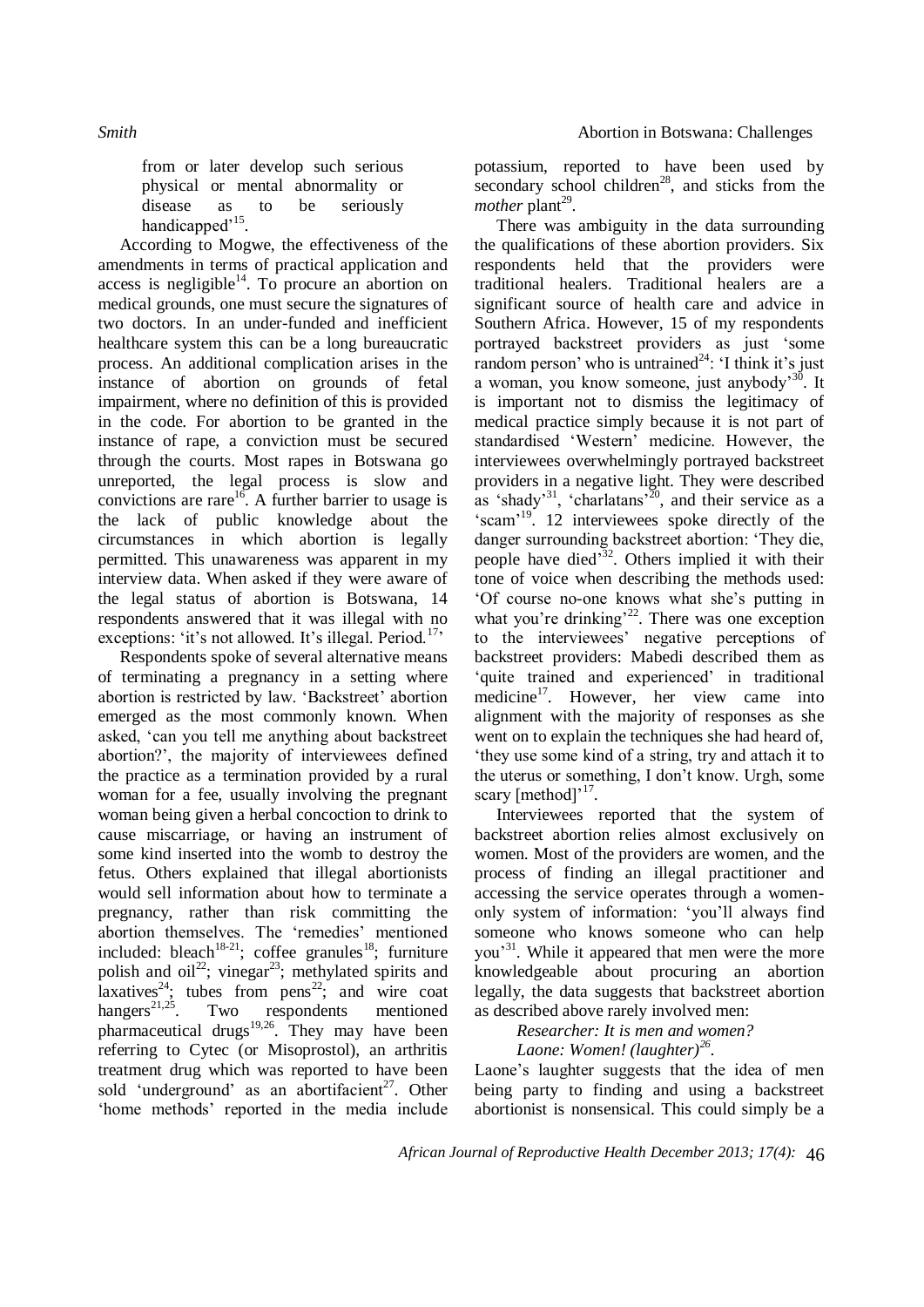result of women being more likely to know about an issue which directly concerns their own bodies, and the accompanying belief from both women and men that abortion is 'women's stuff<sup>22</sup>; that women 'don't talk about abortion with men'<sup>33</sup>. It could also indicate that women have created among themselves a network of information and services in order to secure some control over their reproduction, decisions over which are traditionally reserved for men. Former obstetrician Oratile illustrated this possibility through a personal anecdote:

> *I remember seeing a patient in Juaneng, and one of the things was that [the abortionist] scraped the uterus inside and you can scrape all of the lining, such that when it heals it actually causes scarring [...] and this woman had that. [...] I said to her, you know, have you had any scraping? No. [...] And eventually she said, yes I did. And I said will you tell me who? Of course she wouldn't tell you, 'cause she's like, this is the guy who helps so many women<sup>25</sup> .*

This story demonstrates that there are cases in which women who have suffered from the complications of backstreet abortion will not report the abortionist. Rather, the victim remains silent to ensure that the service continues to be available. Secondly, women presenting with unwanted pregnancies know how to procure a backstreet termination. My other interviews support this. All of the female respondents demonstrated knowledge of backstreet abortion.

A minority of my interviewees mentioned GPs, gynaecologists and nurses, who provide illegal abortions in Botswana for a high fee, but knowledge of illegal terminations provided by members of the medical profession appeared to be minimal. Very little detail was revealed:

> *I wouldn't want to suggest anything here, because it's not legal. So to be honest I, I, I, I cannot say anything about it because I am also very much against [abortion]. But I've heard people do it behind closed doors with certain doctors<sup>34</sup> .*

The general absence of detailed information on this practice has several implications. Illegal medical abortions might happen less often than backstreet services, possibly because they cost more: 'You can get gynaecologists that can do it for you here, but it's *expensive'*<sup>30</sup>. Alternatively, it may be reported in the media less frequently and thus less known by the public: 'No. No qualified person have I ever heard who does backstreet abortion'<sup>35</sup>. An examination of the relevant newspaper articles demonstrated that an abortion usually becomes public only when a maternal fatality or a found fetus draws media attention<sup>36-40</sup>. It is likely that terminations provided by trained medical professionals would result in fewer fatalities and more thorough concealment of the fetal remains than in cases of backstreet abortion, therefore remaining secret. However, there is data to contradict this suggestion. When asked if illegal medical are abortions are a safer option, Oratile commented:

> *Well, we don't know. Because we don't know what they use [...] because it's illegal, and it's all done under very dubious circumstances […] you know a doctor did that, and this woman bled so much she, I think he ended up putting the woman in the back of his car, and by the time they got to the hospital the woman was dead<sup>25</sup> .*

Notwithstanding Oratile's concerns, the data generally portrayed doctors who commit illegal abortion in a more positive light than backstreet providers.

An option for procuring an abortion legally is to cross the border to neighbouring South Africa, where abortion is legal on demand within 13 weeks of conception. With only seven respondents mentioning this alternative, it was the least cited of all the means to terminate a pregnancy. Crossing the border to procure an abortion was portrayed by those who did mention it as simple and common:

> *Michelle: Abortion is totally legal in South Africa. So it's a matter of people just crossing the border. Researcher: And people do that? Michelle: People do that a lot<sup>30</sup> .*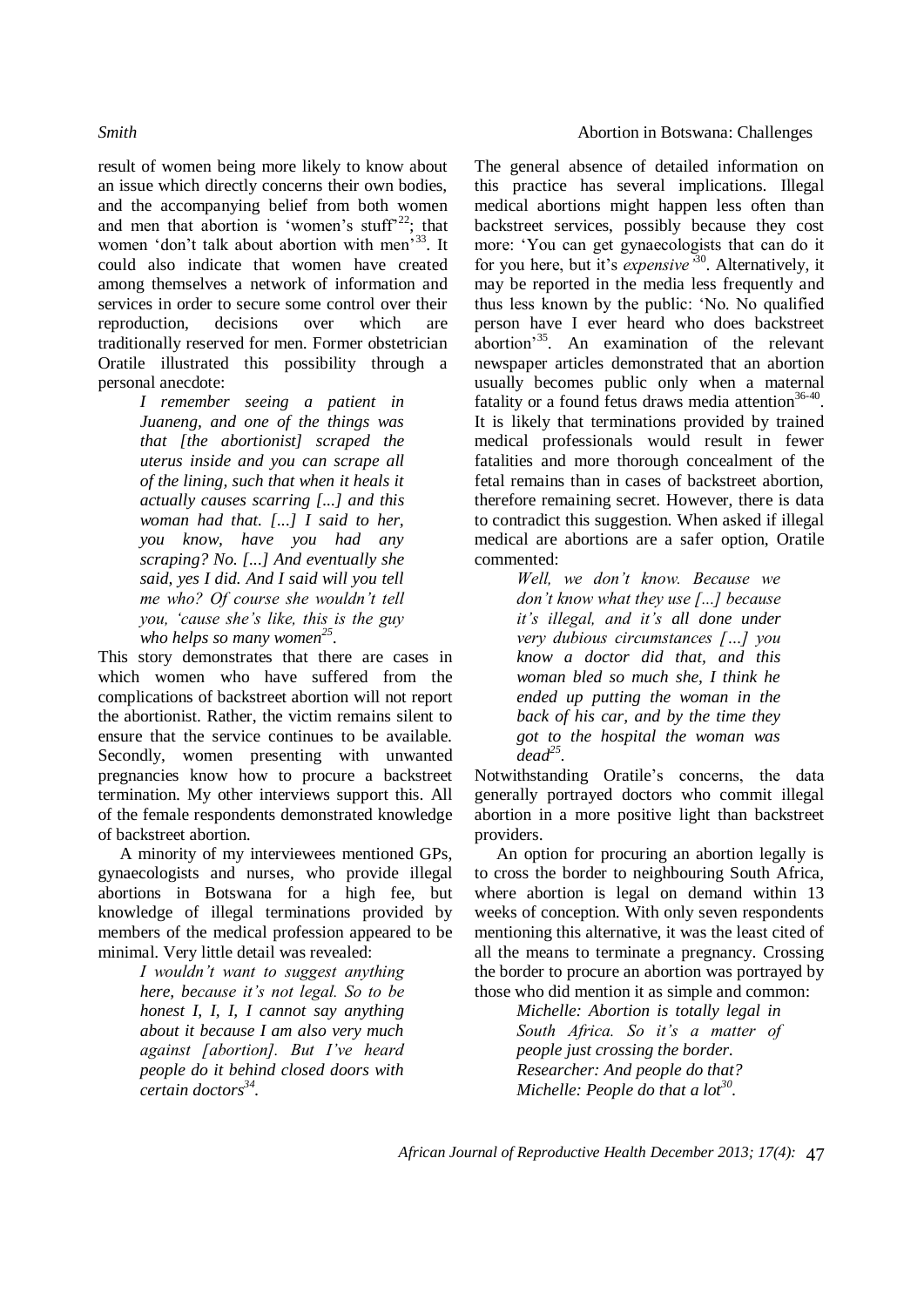Mabedi explained that this is what 'our Batswana women do, they simply cross the border now<sup>17</sup>. Six respondents used the plural form in this way when describing the process of obtaining abortion services in South Africa, indicating that they thought it happens often. The terms they used were general, such as 'they' and 'people'; no sense was given of a particular sub-group who might choose this option.

All respondents showed knowledge of a form of infanticide, or concealment of birth, known locally as 'baby-dumping'. This refers to a scenario where a pregnancy is concealed until birth, after which the infant is abandoned, buried or otherwise hidden. Most respondents believed this takes place as a consequence of abortion being restricted by law and condemned in traditional culture: 'It's so shunned upon in our community for them to have an abortion, so they keep, so they have the child, either leave them at the hospital, or dump them'<sup>31</sup>. The majority of respondents said that they thought baby-dumping would decrease if abortion was legalised, regardless of their stance on abortion. This suggests that infanticide is commonly viewed as a direct alternative to termination.

Considerable detail was provided in relation to those who were thought to commit infanticide. Most interviewees maintained that the perpetrators were economically disadvantaged and undereducated young women in desperate situations. It is important to note that the participants in my study were of the middle classes; by describing these women as being from 'ghettos' and 'the poor neighbourhoods of town<sup>31,19</sup>, the participants distanced themselves from the phenomenon. Some interviewees asserted that it is not Batswana, but Zimbabweans who resort to infanticide. These distancing techniques indicate that baby-dumping is considered deplorable. Some respondents were explicit on this point: 'Very unacceptable isn't it? That is *so* unacceptable, I mean, that is *really* gruesome.<sup>17</sup>'

### **ii) What makes abortion problematic in Botswana?**

Abortion is perceived as 'a shameful deed' in Tswana culture<sup>31</sup>. Part of this originates from the nature and role of women in a conservative

patriarchal society, where 'certain aspects of Setswana culture' are 'basically oppressive'<sup>42</sup>. To be able to control one's own fertility represented an unacceptable level of autonomy in a culture where traditionally, 'women were not supposed to have any words [...] You can't stand on your own feet, you can't defend yourself'<sup>30</sup>. Michelle further described this social attitude:

> *There are some discussions on the radio, the TV, they usually have these discussions. About why women's rights and whatever, it's just making women bigger than they should be. That's what they say. Bigger than they should be, and they're just trying to make women into men<sup>30</sup> .*

Michelle's words suggest that for women to be allowed rights is viewed as seemingly equivalent to gendering them male; autonomy for women *as women* is not a possibility. The interviews indicated that both men and women accept this situation, for 'women are raised to become a certain way and believe in their own inferiority' and there is 'a level of comfort in having restrictions<sup>,43,21</sup>. Barati explained the social role of women as an obstacle to the social acceptance of abortion: 'Women emancipation ideologies, you know. It's just [seen as] women refusing to look after babies'<sup>33</sup>. She said that information about abortion was withheld from women to prevent them from considering it: 'They try to make it seem like it's illegal. You know it's not something that women are taught about at all<sup>33</sup>. This indicates that while there are some possibilities for legal abortion in Botswana, cultural barriers thwart the dissemination of facts that could contribute to empowering women in terms of their reproductive autonomy. Barati, who was an advocate for sex workers, used the example of the Domestic Violence Act to illustrate how legal protection is not always useful for women:

> *It's a very good act that protects women from being beaten by boyfriends, husbands and so on and so forth, but Batswana don't use it, women don't use it. Why, because it's not disseminated, you know. We still think that the law is something that we don't have access to<sup>33</sup> .*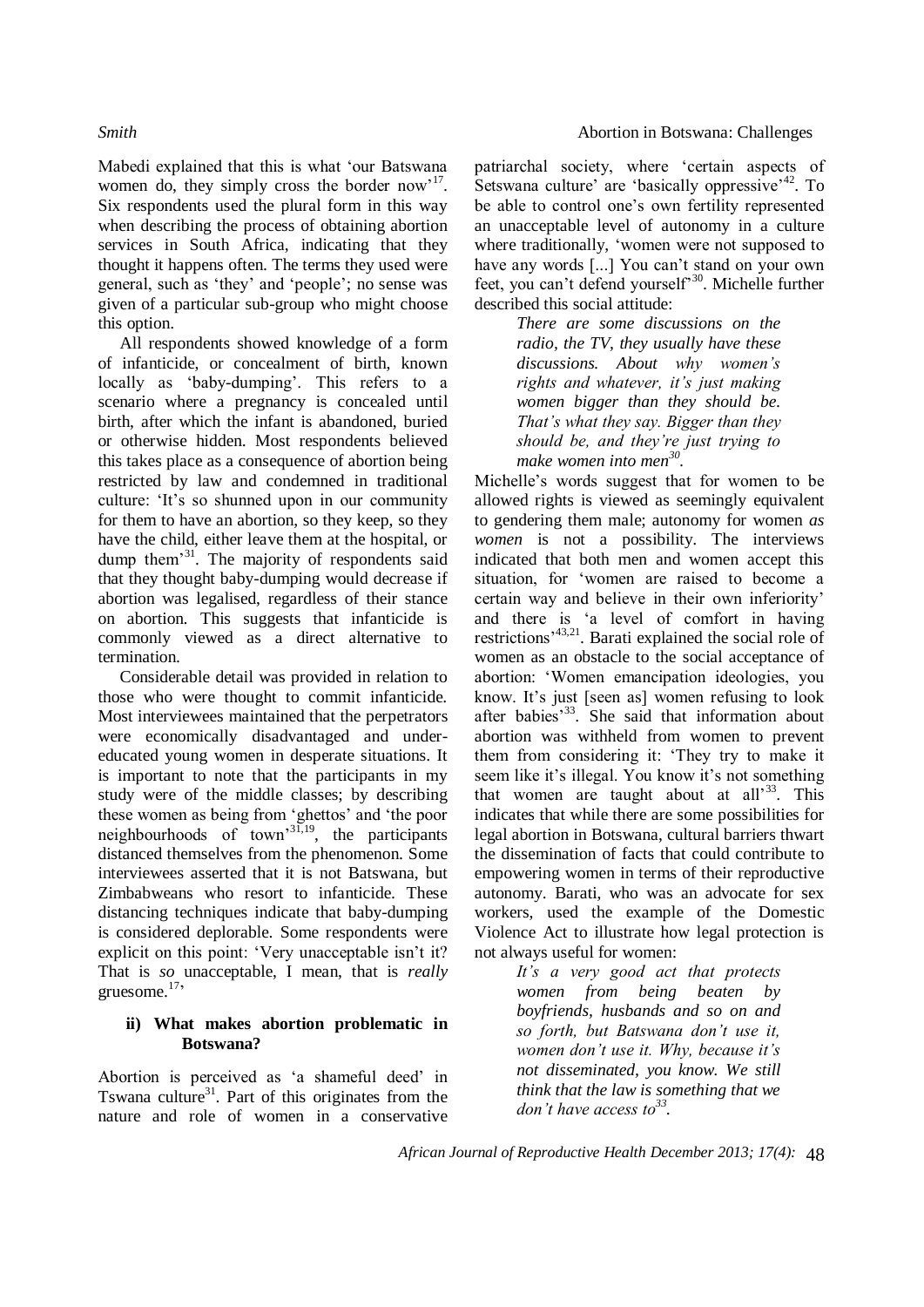Research has supported Barati's suggestion that women do not tend to benefit from the law. Changes to the law mean that women can vote, instigate court cases and claim land from the district land board<sup>44</sup>. However, women's inferior social and economic position results in them being 'excluded from exercising their rights fully'<sup>44</sup>. The law fails women in other ways; although rape is illegal it is rarely reported, and most rapes that are reported do not make it to court<sup>16</sup>. Single mothers face social and bureaucratic obstacles to securing maintenance from their children's father, and most never receive payment even if a court has ruled in her favour<sup>44-45</sup>. These examples illustrate the ineffectiveness of legal rights for women, and this raises questions about the socio-cultural, bureaucratic and economic obstacles women face in accessing the law which must be addressed through further research.

Some interviewees suggested that abortion conflicts with the meaning of womanhood. One participant said that terminating a pregnancy would deny one's female identity altogether:

> *Researcher: Can you tell me what you think about a woman having an abortion? Dineo: Um, I don't think they are*

*women. Because as a woman you should feel compassionate<sup>34</sup> .*

This suggests that women are expected to possess particular personality traits to be accepted as women in Tswana culture. It also points to the perception of abortion as an act lacking in compassion. It appears that this compassion is reserved for the fetus and excludes the pregnant woman, for 'when you're a Motswana woman [...] you will have children [...] if you dare mention that you're not interested in having children, whoa! What!!'<sup>21</sup>. The concept of child-bearing as a compulsory act of womanhood was articulated repeatedly in my interviews: 'Having an abortion, it's not supposed to be *done* in our culture. If we get pregnant then you're pregnant, you're gonna have that baby<sup>30</sup>. My interviews strengthened Mogobe's claim that in Botswana, 'motherhood is rather a mandate and not an option<sup>346</sup>. In fact, the significance of women's role as reproducers is indicated by the meaning of their polite term of address – 'Mma', which translates to 'Mother'.

The interviews indicated that the significance of children in Tswana culture is an important factor in attitudes to abortion, and reflects the common pronatalist culture found across Africa. Braam and Hessini attribute the historical problematic of abortion in Africa to this pronatalist perspective<sup>47</sup>, in which children bestow social standing on their parents, are used for labour and for financial support later in life, and allow for the continuation of family lineage. These functions were not often mentioned explicitly by my interviewees, possibly out of concern for offending the sentimental conception of children often found in the West and perhaps assumed to be my own. However, 15 respondents asserted that 'Batswana believe that children are a blessing'<sup>23</sup>. Many participants pointed to the sense of pride and respect to be achieved through child-bearing, because: 'having a number of children is also a kind, some sort of, richness in the family<sup>-48</sup>.

To be infertile or to choose not to have children was to 'deny who you are'<sup>19</sup>. Jessica spoke of the Setswana proverbs which paint images of children as one's pillars, explaining how 'your children are what you are, and who you are<sup>'18</sup>. This implies that the only way for women to overcome their inferior position in society is to bear as many children as possible. In the light of these circumstances, respondents viewed abortion as unnatural: 'It's weird. It's strange. How can a human being, a woman, not want children?'<sup>33</sup>. Several of my interviewees asserted that to be 'virile and fertile' is fundamental to one's identity<sup>43</sup>. They thought it was unacceptable to terminate a pregnancy when you could give the child away to somebody 'unlucky' enough to be infertile.

An aspect of traditional Tswana culture is the importance of wider kinship networks for childrearing. My interviewees suggested that the support of one's kin network eliminates the need for abortion. While a pregnancy might be unwanted by the mother, 'you cannot have a home for a child in Botswana<sup>32</sup>. The transfer of children between family members, or from one family to another, appeared to be a common and acceptable occurrence. The interviewees described the various types of kinship support available for childrearing: the extended family might aid the mother practically or financially: 'If you happen to be the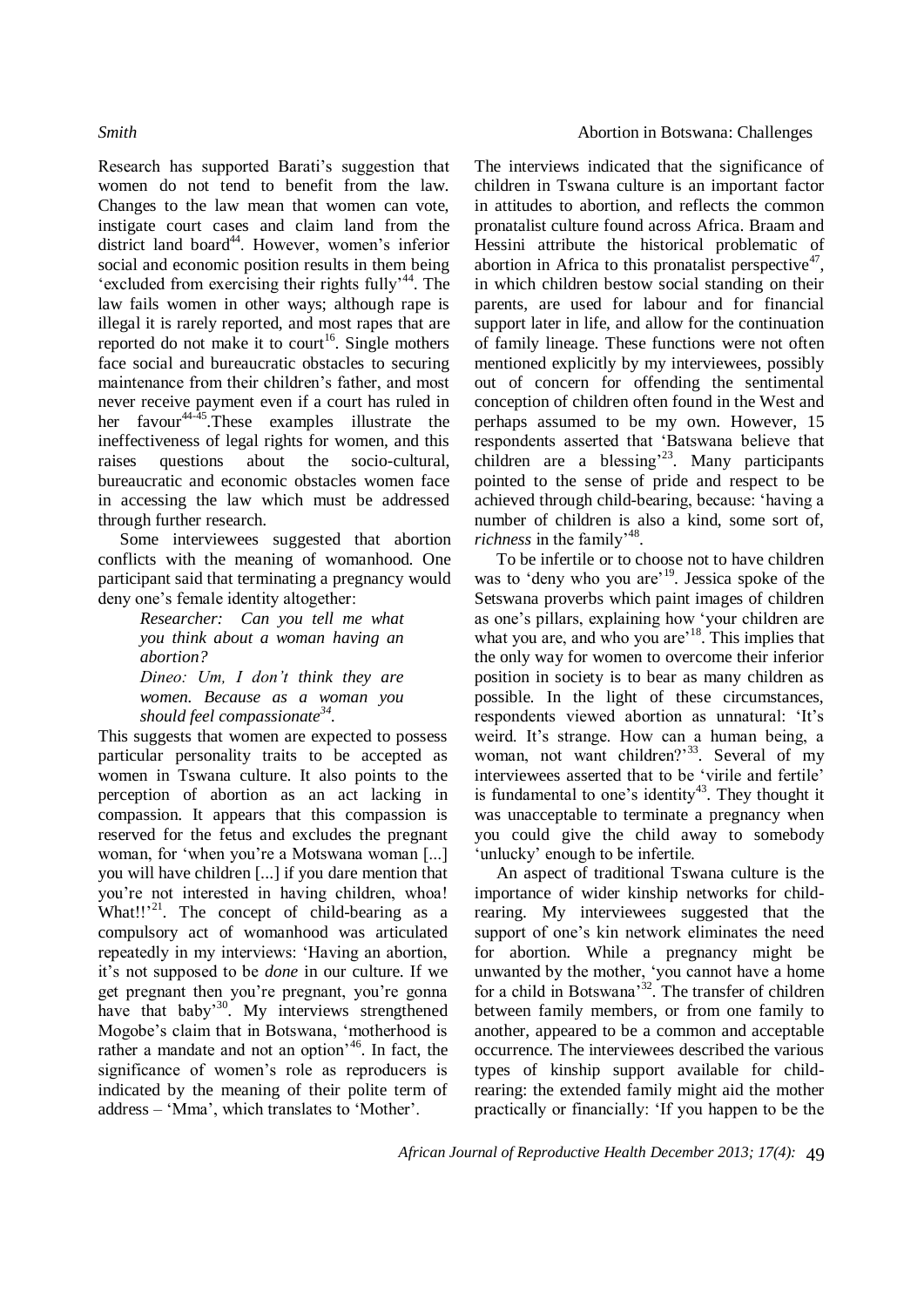successful one, then you have to [take care of the child]'; the child might be sent to live with other family members during periods of particular difficulty for the parents: 'In Tswana culture, when someone is not able to maintain their family, uh we help one another [...] like I am doing with my cousin, the son of my uncle<sup>34</sup>; the infant might be (unofficially) adopted by a family member in the village to be raised as their own child: 'the mother has given this child to another relative in the family and this child calls her real mother auntie such-and-such, and the mom is momma<sup>21</sup>; the pregnant woman's family might raise the infant as a sibling alongside its birth mother in the same home: 'they (the family) kind of raise them (one's child) and they think you're their cousin, or you're their older sister or brother<sup>, 19</sup>.

The cost, effort and creativity demonstrated by these familial solutions to an unwanted pregnancy point to the value the community places on the birth of a child. This suggests that kinship groups are willing to go to significant lengths to avoid any member opting for abortion. While this could be related to the illegal status of most abortions in Botswana, the availability and apparently wide use of clandestine providers suggests that this is instead a result of anti-abortion sentiment in the community. One aspect of this could be the function of children as a financial resource where government welfare provision is minimal and not comprehensive. Children offer a future source of income and economic security, particularly as the parents reach old age. Abortion, then, might be considered to be financially disadvantageous.

My interviewees' discussions of kinship support lacked acknowledgement of the complexities of a woman's experience of these alternative childrearing options. Rather, it was assumed that if a pregnancy was not desired then familial support for the child would be an ideal solution for everybody involved, including the birth mother. The overarching concern appeared to be with the birth and well-being of the child, rather than with mother's mental and physical health.

Abortion and infanticide have historically been connected with witchcraft and other such superstitious beliefs in Botswana<sup>49</sup>. During my recruitment for this study I found many people were uncomfortable speaking about abortion. Most

of my interviewees, regardless of their age or sex, agreed that abortion is taboo and that 'people still hold back from talking about it 'cause it's, it's pretty awkward<sup>18</sup>.' By their agreement to participate in my study, respondents proclaimed themselves willing to talk about abortion to some extent. The greater taboo was implied not by my respondents, but by those who do not acknowledge abortion at all. Despite statistical and anecdotal evidence to the contrary, the reality of induced abortion is often denied completely in Botswana: 'culturally just, abortion is like a, Setswana [sic] would say it doesn't happen<sup>,43</sup>. A potential interviewee refused participation on the forceful assertion that there was nothing to discuss, because 'we do not have abortion in Botswana'.

In Setswana the phrase used for abortion is '*go senya mpa'*, which translates as 'to spoil/destroy the stomach'. Discussion of abortion is thus only accommodated by the cultural language of Botswana as a destructive act. The taboo surrounding abortion was primarily attributed to the association of abortion with sexual intercourse: 'so sex and everything else, it's not spoken about. So immediately when there's a child then it shows that you've been in an  $act^{43}$ . One participant claimed that 'part of the reason why people don't, don't talk about it is because government doesn't deal with it<sup> $21$ </sup>. That there is little political or public debate surrounding abortion was mentioned by several respondents, who recognised that 'there's been no conversation, there's been no dialogue, other than, you know, you read the occasional paper'<sup>22</sup>. Another reason given for the taboo on termination was that: 'it's about killing isn't it […] no one wants to talk about it<sup> $24$ </sup>.

Of my participants, 17 aligned themselves with an organised religious group. The correlation between religiosity and lack of support for abortion is well established $50-52$ , and this was reflected in my interviews:

> *Linda: [...] I'd like things to be done God's way. So if God hates something, I tend to also be against it as well. Researcher: Ok, so you feel that God, God would hate abortion? Linda: Yeah<sup>31</sup> .*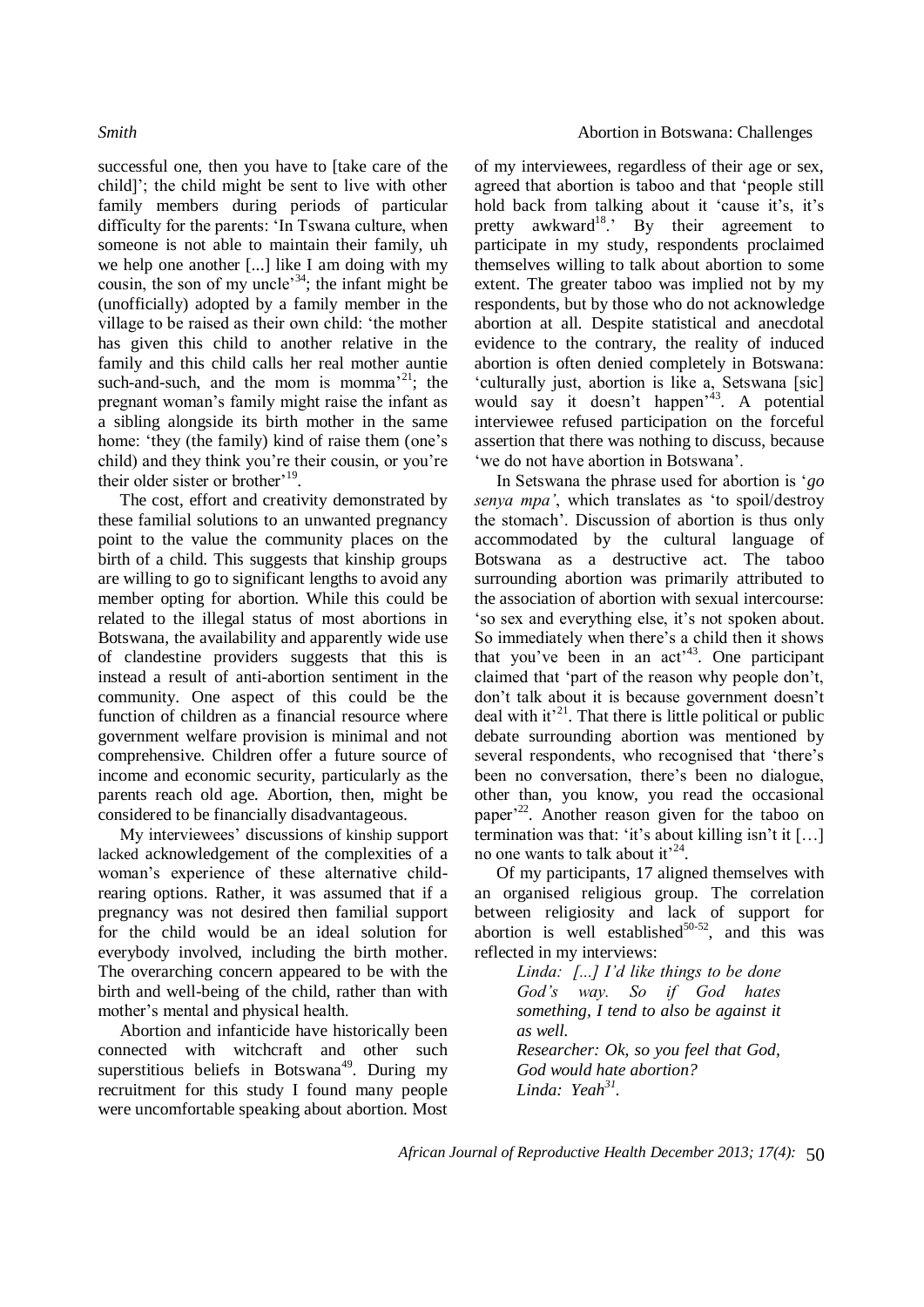Thirteen participants claimed that religiosity influenced how they thought about abortion, particularly the Catholic doctrine which states that the soul enters the body at conception, thus becoming a person worthy of God's protection $50$ : *'*My religion says abortion is, it's, it's killing. It's killing a person, because, no matter how many weeks or days or months pregnant you are, it's still a person<sup>30</sup>. However, Michelle mentioned elsewhere in the interview that she had considered having an abortion herself, and that she thought it should be legalised. This suggests a personal conflict between religious or pro-life values and self-determination, an ambivalence shown by other participants too.

The religious pro-life argument has been mobilized in many anti-abortion campaigns, and appeared to be a common principle among my participants: 'I believe that everybody has a right to life […] and nobody really has a right to take someone else's life<sup>-48</sup>. When asked 'what's the first thing that comes to mind when you think of abortion?', nine people said that their first thoughts were in line with 'killing an unborn baby' or 'taking away a life'31,53. This was not affected by demographic characteristics; participants from every age group, education level, and family background emphasized that 'Christianity, it doesn't allow you to think, to even think about abortion, let alone do it<sup>34</sup>. In her interview, Mabedi's general view of abortion was that it is sometimes necessary, and that it should be legalised. However, invoking her Christian identity altered her thoughts, demonstrating the influence of religion on her beliefs: 'well, you know as a Christian, I do have reservations. We can't just go around killing'. She said that religion has a similar influence for society at large:

> *Researcher: Ok, um, so [abortion is] restricted by law in Botswana, why do you think this might be? Mabedi: We are a Christian country. I think that explains it all<sup>17</sup> .*

A further challenge for the acceptance of abortion in Botswana is the widely-held perception of unwanted pregnancy as a result of irresponsible sexual behaviour. Over half of the respondents attributed the need for abortion to unacceptable promiscuity on the woman's part: 'if you've committed abortion you're dirty, you're careless, you are all sorts of things<sup>32</sup>. When asked if they thought abortion should be legalised, many interviewees expressed concern that permissiveness would be equivalent to declaring a  $\text{``free-for-all}^{24}$  in which 'many people will just go around sleeping around knowing that they'll terminate the thing'<sup>54</sup>. The root of this fear was double-edged, originating from an apprehension of widespread immoral conduct and from concerns that HIV infection rates would soar as a result of increased sexual freedom. Jason and Kagiso demonstrated the apprehension around these two issues:

> *You can't make it legal for people to abort, because one, you compromise a lot of, you know, a lot of education that goes into trying to stop teenage pregnancies and trying to stop a lot of uh, extra-marital affairs<sup>24</sup> . In the country we are trying to fight HIV and AIDS [...] you know people have to change their ways […] sexual*

*patterns and so on<sup>53</sup> .*  In the above quotes Jason and Kagiso implied that fears over sexual immorality and the spread of HIV were felt by both the government and the public, and that should abortion become legal these problems would be more difficult to resolve. Many stated that people would use abortion as birth control if it was more easily available. Jason and Kagiso were both male, but such an outlook was not limited to the male participants. In fact, the views of the women I interviewed were more punitive. Women of different generations held similar views in this respect. 18-20 year old Jessica asserted: 'if you do something wrong you should take responsibility<sup> $18$ </sup>, referring to becoming pregnant accidentally. Faith, of the 41-50 age group, echoed this view: 'If you get sexually active at any age then you must live with the consequences<sup>54</sup>.' Despite this alignment of views, the majority of respondents thought that views about termination of pregnancy were changing with each new generation. Respondents claimed that successive generations were beginning to be open to the need for abortion, but 'you can forget about the older generation' shifting their beliefs $17$ . Some of the older interviewees appeared to be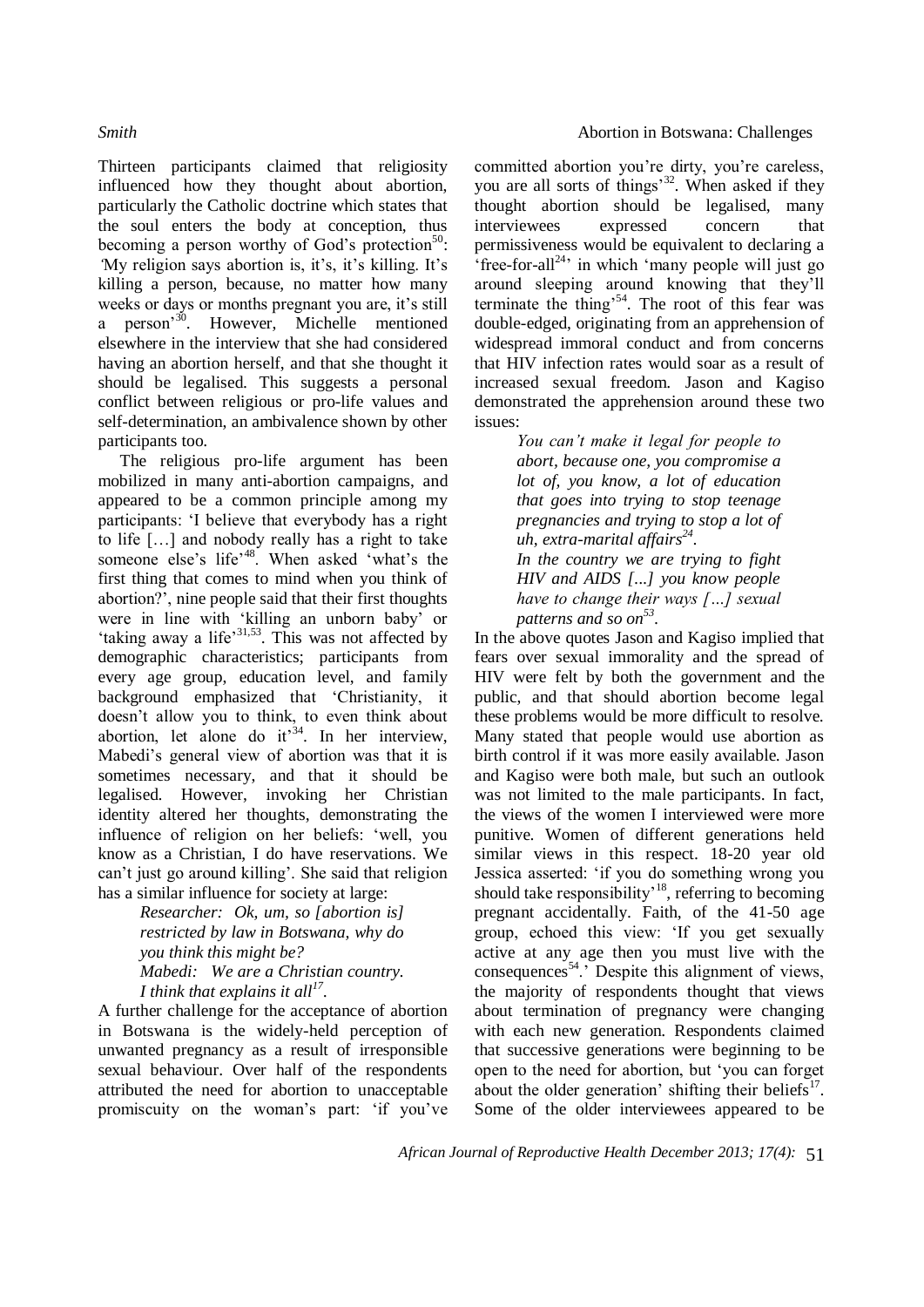resentful of this change: 'the younger generation, they don't see a problem with [abortion], 'cause they just see that you don't want the child, why not kill it<sup>54</sup>. Others commented less emotively: 'amongst youth, they seem to believe in it. That people do make mistakes<sup>'34</sup>.

13 interviewees attributed this shift in belief to the influence of Western culture in Botswana. Whether this was viewed as an unwelcome imposition or as a 'natural' result of globalisation varied between individuals. Interviewees agreed that men would be displeased with this change:

> *You're my wife, you need to do what I tell you, you know, you can't have an abortion [...] so when you stand up for yourself it's like oh, it's because you're watching Oprah<sup>23</sup> .*

Older women tended to view western values as a negative influence, while younger women suggested that non-traditional ideas could be a source of freedom. Michelle implied that one must move to the urban areas of the country where values are less traditional in order to achieve greater autonomy:

> *Traditional men will tell you, everything you need you have to ask from him. Nothing ever happens without his permission. So, if you want that to change, you have to move to the city. Because if you are at the villages, people won't understand<sup>30</sup> .*

While most interviewees accepted that views on termination (and women's autonomy in general) are starting to shift, they asserted that the process was restricted to urban areas and limited in scope:

> *You're starting to get career women […] but women are, I mean children are still quite important to the idea of family. So women are still expected to marry, have kids […] it would be seen as relatively weird and unbecoming if a couple remains childless.<sup>20</sup>*

## **Conclusions**

Alongside the legally circumscribed status of abortion in Botswana, there are social and cultural factors that make it problematic. In a patriarchal society it is difficult for a woman to regulate her

own fertility without challenging the male-centred power structure by making reproductive decisions that represent an unacceptable level of bodily autonomy. The majority of the interviewees claimed that reproductive decisions are made by men; a woman must act covertly if she is to circumvent their control over her body. In researching attitudes to women having abortions, it was found that while Botswana's patriarchal system has been somewhat weakened as a result of political, economic and legal changes, women's empowerment has not permeated the private realm of family and home. This is supported by evidence of increasing incidents of rape and domestic violence against women<sup>16</sup>.

The interviewees repeatedly emphasised the value of children, asserting that children are a blessing and that no pregnancy should be terminated. Supportive kinship networks mean that there is always somebody available to raise or to help raise a child, thus seeming to eliminate the need to consider abortion as a solution to an unwanted pregnancy.

The value placed on children was related to the cultural belief that a woman can only become whole once she has borne a child; the more children she bears, the greater her value in the eyes of the community. Women are socialised to believe that their worth is grounded in motherhood, the implication being that their sense of identity and pride increases with every child born. Such a construct of childbearing makes the acceptance of abortion difficult, in that it represents a denial of motherhood and the associated significance of childbearing for a woman. The participants showed intolerance towards women prioritising personal requirements over motherhood, and associated abortion with selfishness. This was related to the widely-held belief that unwanted pregnancy is a result of a woman's promiscuous sexuality; she must therefore accept child bearing as the consequence of her 'careless' actions.

The beliefs of many Batswana centre on a conservative Christian viewpoint, which does not permit abortion and associates it with killing. While many participants claimed that anti-abortion views are beginning to show signs of changing, most pointed to abortion in Botswana as being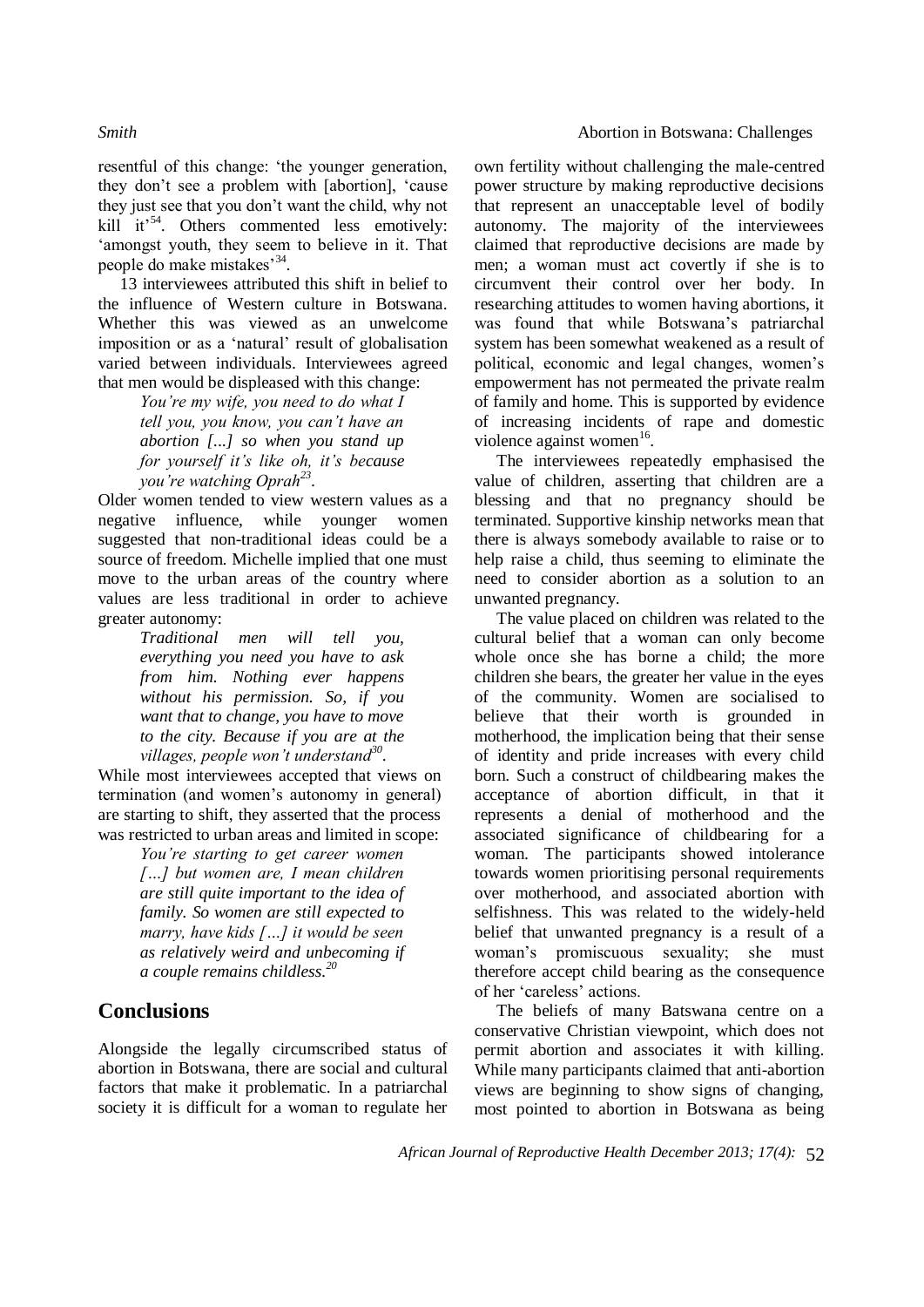highly problematic, constrained not only by law but by culture, religion and language.

Women's reproductive health and rights must be taken seriously as part of Botswana's developmental programme, in which gender equality is a crucial element. Continuing to criminalise abortion represents an unacceptable failure to 'take all appropriate measures to eliminate discrimination against women in the field of health care in order to ensure, on a basis of equality of men and women, access to health care services, including those related to family planning'<sup>55</sup>.

That the consequences of a restrictive abortion law fall only on women are exacerbated by the fact that approximately half of the population live in female-headed households. It is therefore important that these women are able to support themselves and their families financially. Femaleheaded households are some of the poorest in the country, suggesting that women do not have adequate recourse to the paid employment needed to maintain a decent standard of living. Meekers and Ahmed argue that the welfare of such families depends on the educational level of the female head, because educated women have better chances of finding paid work $56$ . They point out that if these women are prevented from continuing their education by an unwanted pregnancy, it becomes increasingly difficult for them to escape poverty. Furthermore, if a woman died or became disabled as a result of unsafe abortion, her family would lose a vital resource and this would contribute poverty in the community. Unsafe abortion also places huge strains on healthcare systems, limiting the medical resources available to the community at large. Access to legal abortion can contribute to women having higher levels of education, formal wage employment, and improved economic and social autonomy<sup>38</sup>. Effective family planning and abortion services tend to lower poverty rates and increase the financial and emotional welfare of children born<sup>57</sup>.

Researchers recognise that abortion will continue to occur regardless of cultural, social or legal restrictions<sup>58-62</sup>. Criminal sanctions are ineffective. They do not limit the number of abortions that take place, but rather force women to approach unsafe and illegal providers. This is

pertinent to Botswana, where the complications of unsafe abortion are consistently the greatest cause of maternal mortality. If women are to be protected from these dangerous illegal procedures, the only appropriate response is to remove abortion from the criminal agenda and place it on the public health agenda<sup>59-60</sup>. For this to be viable, the society in question must first experience broad liberalisation of social and cultural norms. Doctors need to be clearly informed of women's legal rights, and to be prepared to pass this information on to women presenting with unwanted pregnancies. Should the current law be liberalised, women must have greater levels of economic independence and bodily autonomy to allow them to take advantage of reproductive health services, and health-care facilities must be able to handle the change<sup>63</sup>. Should abortion become decriminalised, inexpensive and accessible services are required to ensure that poverty is not a barrier to women seeking to terminate a pregnancy<sup>64</sup>.

## **References**

- 1. The World Bank. Fertility decline in Botswana 1980– 2006: A case study, 2010. [cited 2011 Sep 19]. Available from http://siteresources.worldbank.org/.
- 2. Central Statistics Office. Botswana: Maternal mortality ratio 2006 – 2010 [cited 2011 Nov 3]. Available from http://www.cso.gov.bw/.
- 3. Vlassoff M, Walker D, Shearer J, Newlands D, Singh S. Estimates of health care system costs of unsafe abortion in Africa and Latin America. Int. Perspect. Sex. Reprod. Health. 2009;35:114-121.
- 4. Paxman J, Rizo A, Brown L, Benson J. The clandestine epidemic: The practise of unsafe abortion in Latin America. Stud. Family Plann. 1992;24:205-226.
- 5. Barreto T, Campbell O, Davies L, Fauveau V, et al. Investigating induced abortion in developing countries: Methods and problems. Stud. Family Plann. 1992;23:159-170.
- 6. Coeytaux F. Induced abortion in sub-Saharan Africa: What we do and do not know. Stud. Family Plann. 1988;19:186-190.
- 7. Ambert A-M, Adler PA, Adler P and Detzner D. Understanding and evaluating qualitative research. J. Marriage Fam. 1995;57:879-893.
- 8. Acker J, Barry K, Esseveld J. Objectivity and truth: Problems in doing feminist research. Women. Stud. Int. Forum 1983;6:423-435.
- 9. Hesse-Bieber S. The practice of feminist in-depth interviewing. In Hesse-Bieber S and Leavy P, eds. Feminist Research Practice: A Primer. Thousand Oaks: Sage, 2009;111-148.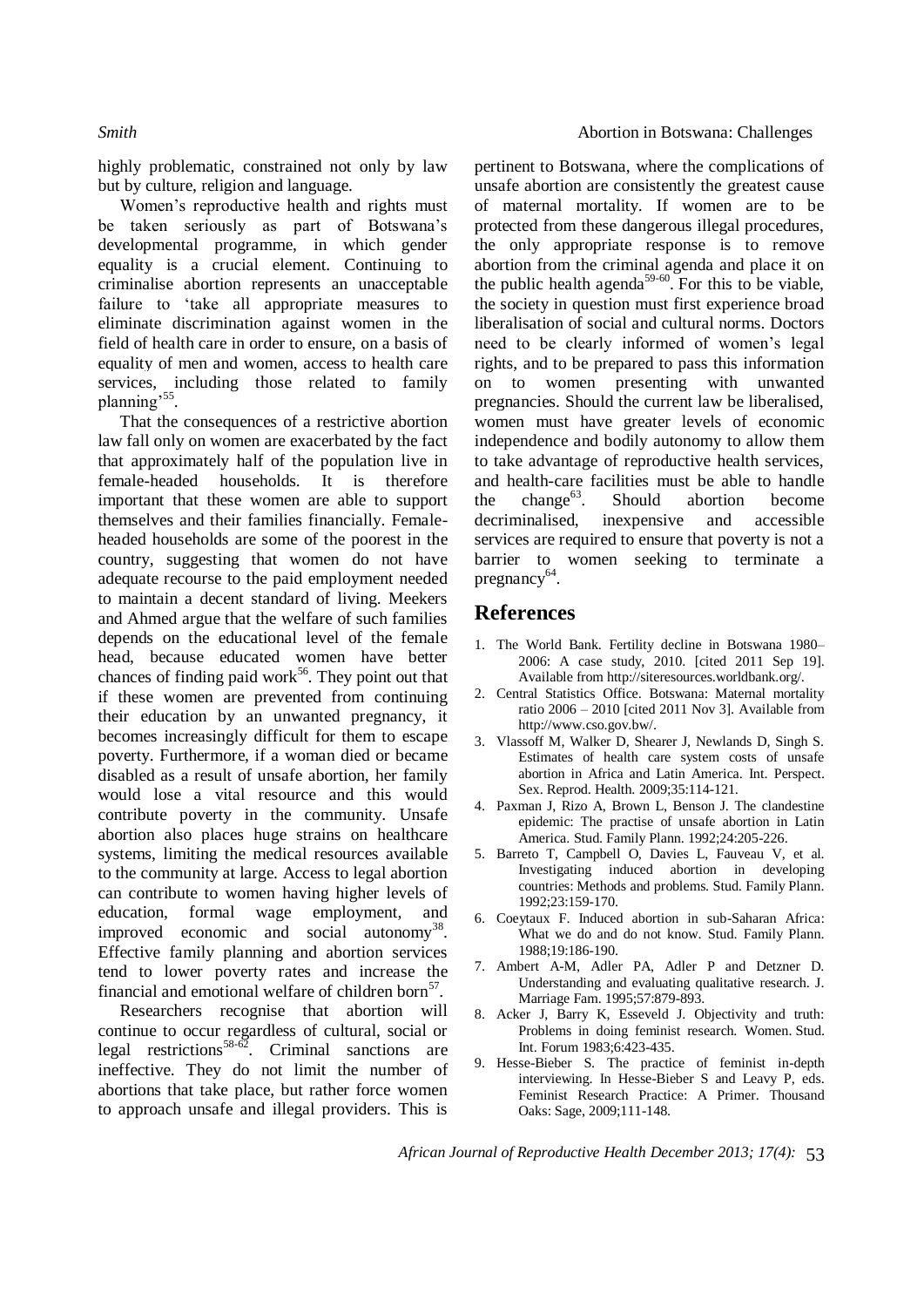- 10. Karnieli-Miller O, Strier R, Pessach L. Power relations in qualitative research. Qual. Health Res. 2009;19:279- 289.
- 11. Brown K. Snowball sampling: Using social networks to research non-heterosexual women. Int. J. Soc. Res. Meth. 2005:8:47-60.
- 12. Cohen L, Manion L, Morrison K. Research Methods in Education. 6<sup>th</sup> ed. New York: Routledge, 2007;51-164+317-382.
- 13. Silverman D. Interpreting Qualitative Data: Methods for Analysing Talk, Text and Interaction. London: Sage, 1993;125-194.
- 14. Mogwe A. Botswana: Abortion 'debate' dynamics. Agenda,1992;9:41-43.
- 15. Govt. Botswana. The Penal Code: Section 160. [cited 2011 Oct 27]. Available from http://www.wipo.int/wipolex/en/text.jsp?file\_id=2386 01.
- 16. Mathangwane J. (ed.) Proceedings of the National Conference on the Findings and Recommendations of the Study on the Incidence and Prevalence of Rape in Botswana. Gaborone: Botswana Police, 2001;1-54.
- 17. Mabedi, (2011, Jul 25) Personal Interview.
- 18. Jessica, (2011, Aug 11) Personal Interview.
- 19. Keletso, (2011, Jul 22) Personal Interview.
- 20. Kgosi, (2011, May 9) Personal Interview.
- 21. Masego, (2011, Jul 8) Personal Interview.
- 22. Fingi, (2011, Jul 25) Personal Interview.
- 23. Boitumelo, (2011, Aug 26) Personal Interview.
- 24. Jason, (2011, Sep 9) Personal Interview.
- 25. Oratile, (2011, Sep 9) Personal Interview.
- 26. Laone, (2011, Aug 17) Personal Interview.
- 27. Ontebetse K. Abortion drug sold in the streets. Botswana Gazette [newspaper online]. 2010 [cited 2011 May 17] Available from http://www.gazettebw.com/.
- 28. Odubeng M, Phala M. To abort or not? Mmegi [newspaper online]. 2005 [cited 2011 May 17] Available from the from the state of  $\sim$ http://www.mmegi.bw/index.php?sid=1&aid=380&di
- r=2010/February/Wednesday24. 29. Ngakane G and Rantsimako S. Abortion lands three in court. Mmegi 2010.
- 30. Michelle, (2011, Jul 25) Personal Interview.
- 31. Siriol, (2011, Aug 4) Personal Interview.
- 32. Banyana, (2011, Sep 10) Personal Interview.
- 33. Barati, (2011, Jul 11) Personal Interview.
- 34. Dineo, (2011, Aug 9) Personal Interview.
- 35. Nicole, (2011, Jul 25) Personal Interview.
- 36. Kologwe O. Four women arrested for backyard abortion. Sunday Standard [newspaper online]. 2009 [cited 2011 May 17] Available from http://www.sundaystandard.info/article.php?NewsID= 4274&GroupID=1.
- 37. Ganetsang G. Zimbabwean teenager jailed for dumping baby. Sunday Standard [newspaper online]. 2007 [cited 2011 May 17] Available from http://www.sundaystandard.info/print\_article.php?Ne  $wsID=1806$ .
- 38. Madibana K. Back-door abortions could be increasing the death toll. Sunday Standard [newspaper online]. 2010

### *Smith* **Abortion in Botswana: Challenges**

[cited 2011 May 17] Available from http://www.sundaystandard.info/article.php?NewsID= 9130&GroupID=2.

- 39. Seitshiro K. Fetus blocks flushing toilets at Nkoyaphiri Clinic. Sunday Standard [newspaper online]. 2010 [cited 2011 May 17] Available from http://www.sundaystandard.info/article.php?NewsID= 8787&GroupID=1.
- 40. Disang L. Police picking human fetuses around town. Sunday Standard [newspaper online]. 2010 [cited 2010 Feb 6] Available from http://www.sundaystandard.info/.
- 41. Linda, (2011, Jul 27) Personal Interview.
- 42. Emang Basadi Manifesto. 1999. Cited in Van Allen, J. Feminism and Social Democracy in Botswana. Socialism and Democracy 2007;21:97-124+111.
- 43. Bokang, (2011, Jul 26) Personal Interview.
- 44. Brown, B. The impact of male labour migration on women in Botswana. African Affairs 1983;82:367- 388.
- 45. Mookodi G. Gender, policy and family in contemporary Botswana. Agenda 2001;22:131-139.
- 46. Mogobe D. Denying and preserving self: Batswana women's experience of infertility. Af. J. Reprod. Health 2005;9:26-37+33.
- 47. Braam T, Hessini L. The power dynamics perpetuating unsafe abortion in Africa. Af. J. Reprod. Health 2004;8:43-51.
- 48. Tlamelo, (2011, Jul 31) Personal Interview.
- 49. Schapera l. A Handbook of Tswana Law and Custom. 2nd ed. London: Frank Cass and Company, 1984;125-194.
- 50. Petersen L and Mauss A. Religion and the 'right to life': Correlates of opposition to abortion. Sociological Analysis 1976;37:243-254.
- 51. Rhodes A. Religion and opposition to abortion reconsidered. Rev. Relig. Res. 1985;27:158-168.
- 52. Francome, C. Abortion in the USA and the UK. Hampshire: Ashgate, 2004.
- 53. Kagiso, (2011, Jul 18) Personal Interview.
- 54. Faith, (2011, Jul 25) Personal Interview.
- 55. CEDAW, article 12.1, cited in UN. Johannesburg summit 2002: Botswana country profile, 2002 [cited 2012 Apr 2] Available from http://www.un.org/esa/agenda21/natlinfo/wssd/botswa na.pdf.
- 56. Meekers D and Ahmed G. Pregnancy-related school dropouts in Botswana. Pop. Stud. 1999;53:195-209.
- 57. Cohen M. Why reproductive health is a civil rights issue. The Guardian [newspaper online]. 2012 [cited 2012 Apr 5]. Available from http://www.guardian.co.uk/commentisfree/cifamerica/ 2012/apr/04/reproductive-health-civil-rights-issue.
- 58. Henshaw S, Singh S, Haas T. The incidence of abortion worldwide. Int. Fam. Plan. Perspect. 1999;25:530- 538.
- 59. Cook R and Dickens B. Human rights dynamics of abortion law reform. Hum. Rights Quart. 2003;25:1- 59.
- 60. Brookman-Amissah E. Women-centered safe abortion care in Africa. Af. J. Reprod. Health 2004;8:37-42.